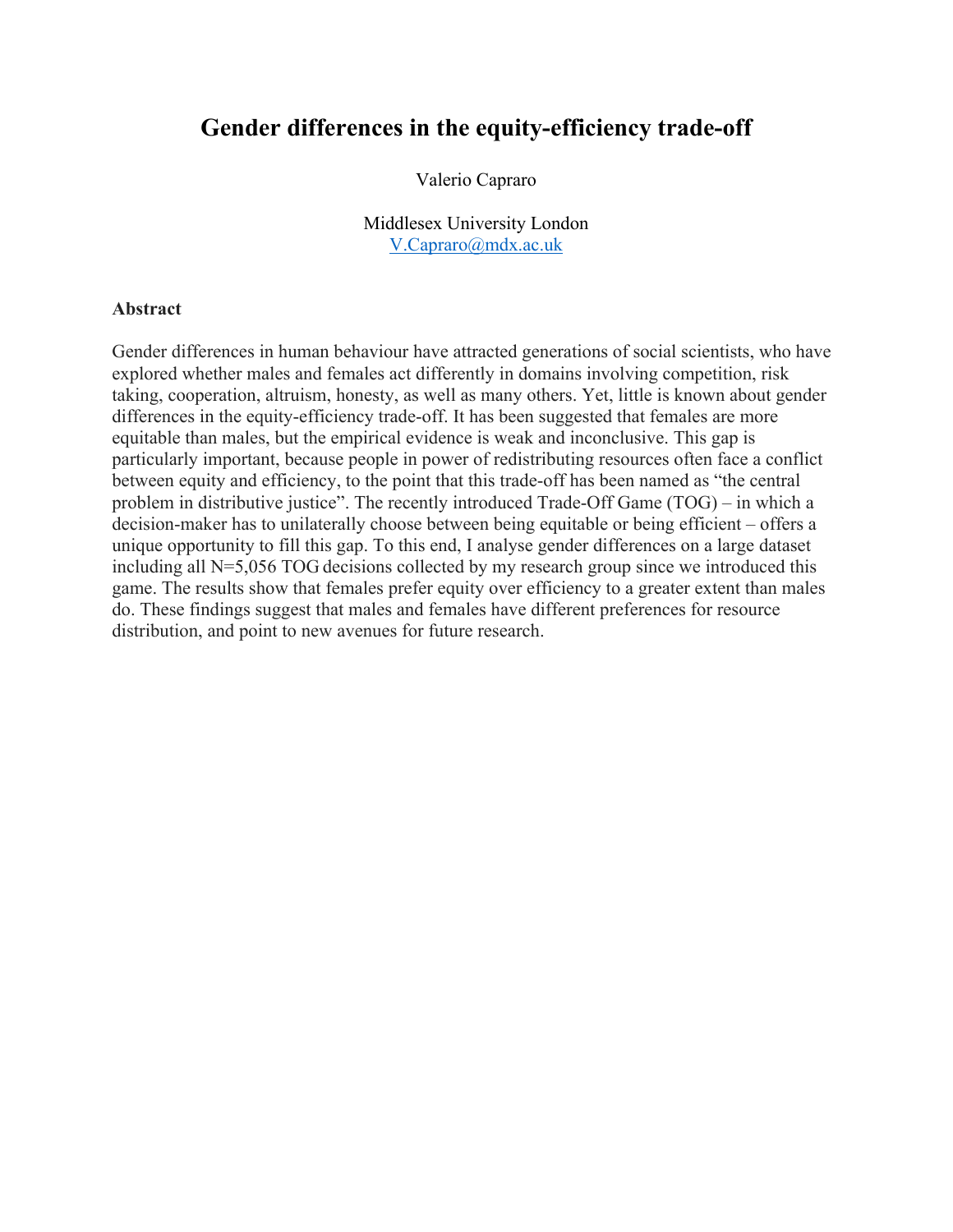#### **Introduction**

After the 2016 Central Italy earthquake, which destroyed dozens of small mountain villages, killed hundreds of people, and left tens of thousands of other people homeless, the Italian Government found itself in the middle of a fundamental decisional conflict. MPs had to decide in which areas to build the temporary houses to host the survivors who had lost their house as a consequence of the seism. These temporary accommodations were meant to host the survivors for a relatively long time, estimated to about 10 years, while waiting for the reconstruction of their houses. For this reason, the survivors had a strong preference for having these temporary houses built as near as possible to where they used to live before the quake. The conflict emerged because this "equitable" solution, which would have satisfied all the survivors, was impracticable from the Government point of view: eliminating the rubbles in a reasonable time frame, reaching nearly inaccessible mountain villages with the trucks, and build, in each of these villages, a relatively small number of houses (some of these villages had only 20 inhabitants), would have exponentially inflated the cost and the time needed for the intervention. From the point of view of the Government, the most "efficient" solution was to select one single area and build all the temporary houses in this area. However, this solution was perceived to be highly unequal from the survivors: it would have satisfied some of them (those who happened to live near the selected area), and it would have dissatisfied others (those who happened to live far).

This is only one example of the tension between equity and efficiency. A more classical case is taxation: according to Okun's "leaky bucket" argument, taxation is inefficient, as administering the tax has a cost for the institution implementing the tax (Okun, 2015). The problem is, in fact, much deeper and relies in the often-unavoidable discrepancy between the natural and the equitable distributions of resources: the natural distribution of resources is often unequal, and creating equity is often costly. This generates a fundamental conflict between equity and efficiency, which has been named as "the central problem of distributive justice" (Hsu, Anen & Quartz, 2008) or "the big tradeoff" (Okun, 2015). People in power of resource distribution often face this conflict. For this reason, understanding what individual factors affect this trade-off is a problem of primary importance across social sciences. In this paper, I focus on one particular but important factor: the gender of the decision maker.

Gender differences in human behaviour have attracted generations of social scientists, who have used economic games to explore whether males and females act differently in a number of domains, including competition (Gneezy, Niederle & Rustichini, 2003; Niederle & Vesterlund, 2007; Gneezy, Leonard & List, 2009), risk taking (Powell & Ansic, 1997; Byrnes, Miller & Schafer, 1999; Charness & Gneezy, 2012), cooperation (Rand, 2017), altruism (Engel, 2011; Rand et al., 2016; Brañas-Garza et al., 2018), honesty (Capraro, 2018; Gerlach, Teodorescu & Hertwig, 2019; Abeler, Nosenzo & Raymond, in press), as well as many others (Sunden & Surette, 1998; Croson & Gneezy, 2009; Friesdorf, Conway & Gawronski, 2015). Yet, little is known about gender differences in the equity-efficiency trade-off.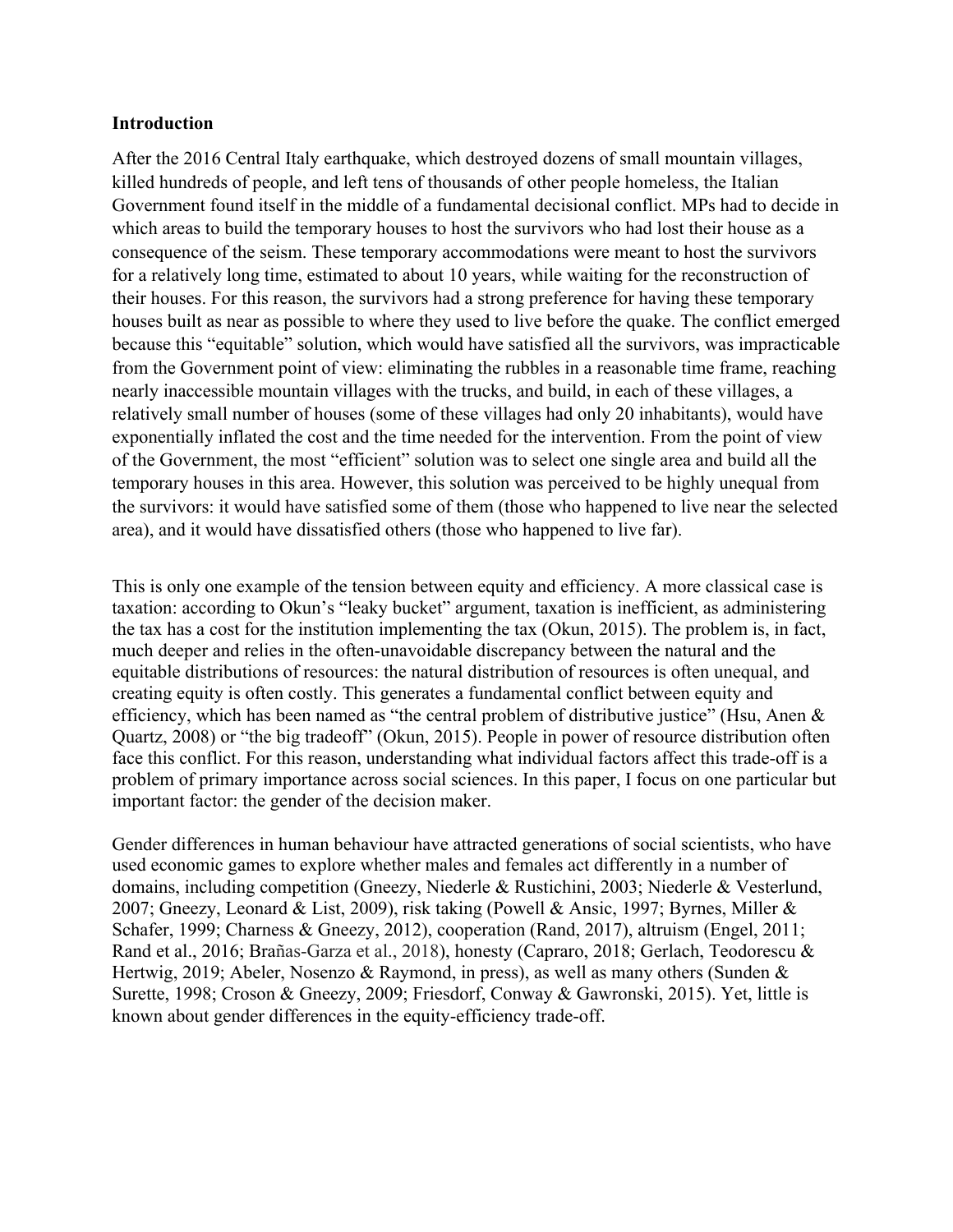A set of previous studies looked at the development of preferences for equity and efficiency from childhood to adolescence. The starting point of this literature is the observation that children develop preferences for equity quite early in their lives (Blake & McAuliffe, 2011; Shaw & Olson, 2012), but adults seem to prefer efficiency over equity (Charness & Rabin, 2002; Engelmann & Strobel, 2004; Capraro, Smyth, Mylona & Niblo, 2014). In agreement with this view, several authors have observed a decrease in equity preferences accompanied by an increase in efficiency considerations from 8 to 19 years old (Almås, Cappelen, Sørensen & Tungodden, 2010; Fehr, Glätze-Rützler & Sutter, 2013; Martinsson, Nordblom, Rützler & Sutter, 2011; Meuwese, Crone, de Rooij & Güroğlu, 2015). Interestingly, this increase in efficiency considerations from childhood to adolescence appears to be stronger for boys than for girls (Almås et al, 2010; Meuwese et al, 2015). Since little girls and little boys have similar preferences for equity (Blake & McAuliffe, 2011; Shaw & Olson, 2012), this differential development of preferences for efficiency from childhood to adolescence suggests that adult females might end up preferring equitable over efficient distributions to a greater extent than adult males do.

However, a series of experiments, from different research groups and using different empirical techniques, provide weak and inconclusive evidence of this prediction. Andreoni & Vesterlund (2001) conducted a series of dictator game experiments with varying cost-to-benefit ratio with 142 university students. In doing so, they found that, when the benefit of the altruistic action is greater than its cost (and thus it maximises efficiency), males give more than females; conversely, when the benefit of the altruistic action is smaller than or equal to its cost, then females give more than males. Fehr, Naef and Schmidt (2006) analysed gender differences (among university students) in situations in which the decision-maker has to choose between three allocations of money: one that maximises efficiency, one that minimises inequity, and one that maximises the payoff of the worse-off player. In doing so, they found that females are weakly significantly more egalitarian than males. These studies, however, do not explicitly pit equity against efficiency. The only study that I am aware of pitting equity against efficiency is the one of Durante, Putterman and Van der Weele (2014). They implemented a tax-game in which participants (undergraduate university students) had to choose which tax to implement in a group of twenty tax payers. They conducted several treatments and found that, overall, females are more pro-redistribution than males, even when redistribution is associated to an efficiency loss. However, in their baseline, they found no significant gender differences, but only a slight trend, according to which the average tax implemented by females was 4 percentage points higher than the average tax implemented by males.

In summary, while previous research seems to be in line with the view that adult females are more equitable than adult males, further work is needed to confirm this hypothesis. To this end, here I report the largest-to-date test of gender differences in the equity-efficiency trade-off.

I measure the equity-efficiency trade-off using the recently introduced Trade-Off Game (TOG; Capraro and Rand, 2018; Tappin & Capraro, 2018). In the TOG, one decision-maker has to choose between two allocations of money that affect the decision-maker itself as well as two other people: one allocation equalises the payoff of the three players; the other allocation maximises the sum of the payoffs of the three players. The two other people do not make any choice: they are simply paid according to the decision-maker's choice.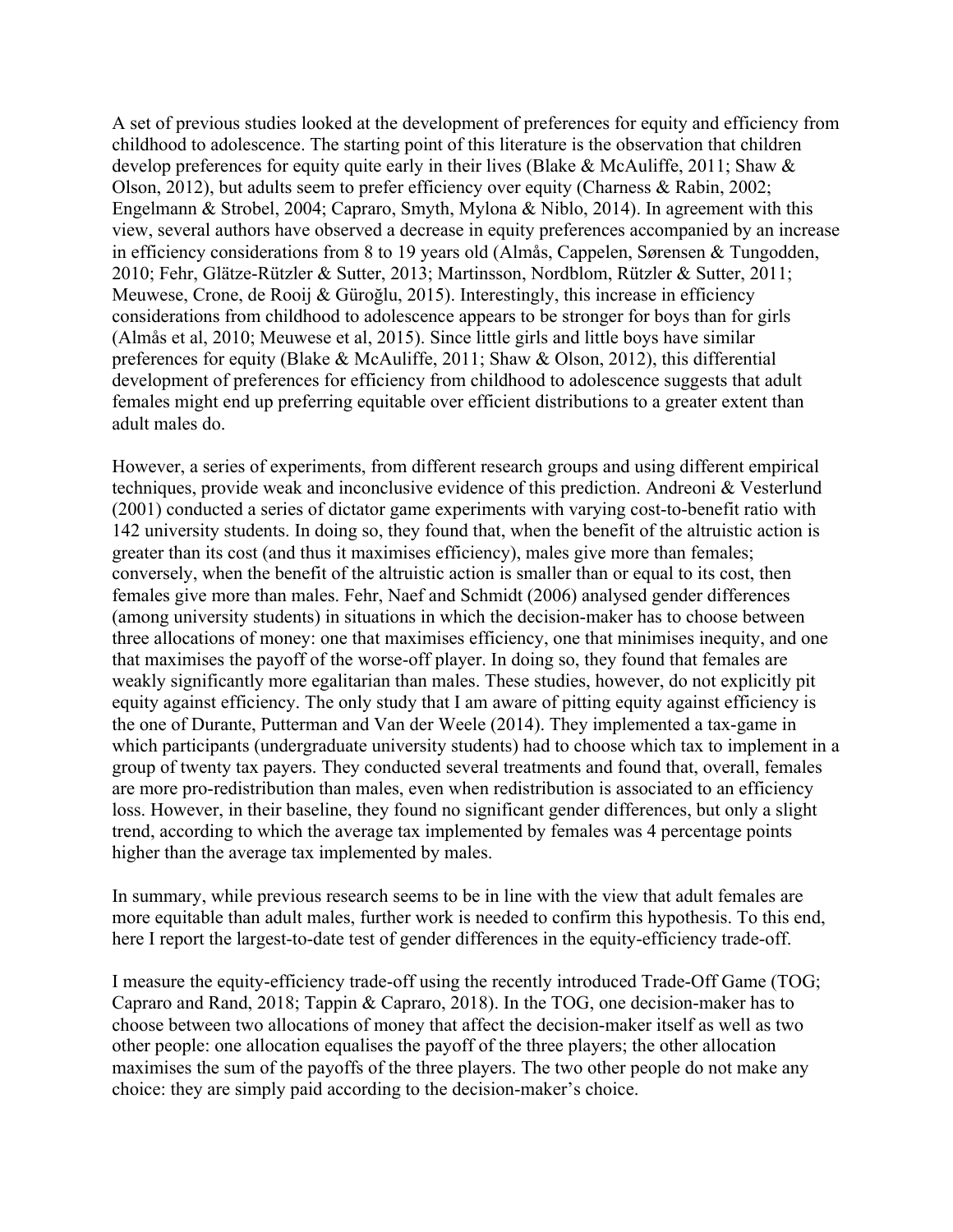Here I analyse all the TOG experiments that my research group has conducted since we introduced this game. This is a large dataset containing  $N=5,056$  observations, divided in 23 experimental treatments, collected among US based participants, recruited on Amazon Mechanical Turk  $(AMT)$ .<sup>1</sup>

This dataset offers an excellent occasion to study gender differences in the equity-efficiency trade-off, not only because of its largeness, but also because of the variety of its experimental treatments, which allows me to explore the role of two potential moderators of theoretical and practical importance.

The first moderator is whether efficiency is aligned with self-interest. In real-life decisions, sometimes, but not always, the equitable choice is costly also for the decision-maker. Since males are known to be more self-regarding than females (Engel, 2011; Rand et al., 2016; Brañas-Garza et al., 2018), it is important to test whether gender differences in the equity-efficiency trade-off, if existing, are actually driven by gender differences in the weight that people place on self- versus other-interest. The current dataset is ideal to test for this moderator, because in 10 out of the 23 treatments (N=2,470) the equitable option is costly for the decision maker. (See the Method section for details about the exact payoffs.)

The second moderator is the frame of the trade-off game. Real-life decision problems, especially in political debate, are not formulated with a neutral language, but are often framed with a morally loaded language meant to suggest the right thing to do. Therefore, understanding whether gender differences in the equity-efficiency trade-off, if existing, depend on the moral frame of the game is of great practical interest. The current dataset is ideal also to test for this moderator, because 10 treatments ( $N=1,966$ ) are framed using a language that suggest that being equitable is the right thing to do, whereas 7 treatments ( $N=1,769$ ) are framed in such a way to suggest that being efficient is the right thing to do. (See the Method section for details about the frames.)

The resulting analysis demonstrates that females prefer equity over efficiency to a greater extent than males do, independently of the moral frame.

## **Method**

## *Measure of the equity-efficiency trade-off: The Trade-Off game*

The notions of equity and efficiency have been debated by philosophers, psychologists, and economists for centuries, leading to different positions and different definitions. Here, I follow the recent work in experimental psychology and economics, which tend to consider equity and efficiency as synonyms of equality and Pareto improvement, respectively (Almås, Cappelen,

 $\frac{1}{1}$ <sup>1</sup>AMT is an online labour market that has been shown to produce reliable results on economic games (Paolacci, Chandler & Ipeirotis, 2010; Horton, Rand & Zeckhauser, 2011; Rand, 2012; Paolacci & Chandler, 2014; Arechar, Gächter & Molleman, 2018; Brañas-Garza et al., 2018). Additionally, the typical AMT sample is more heterogeneous than the classical student sample used in most laboratory experiments (Berinsky, Huber & Lenz, 2012).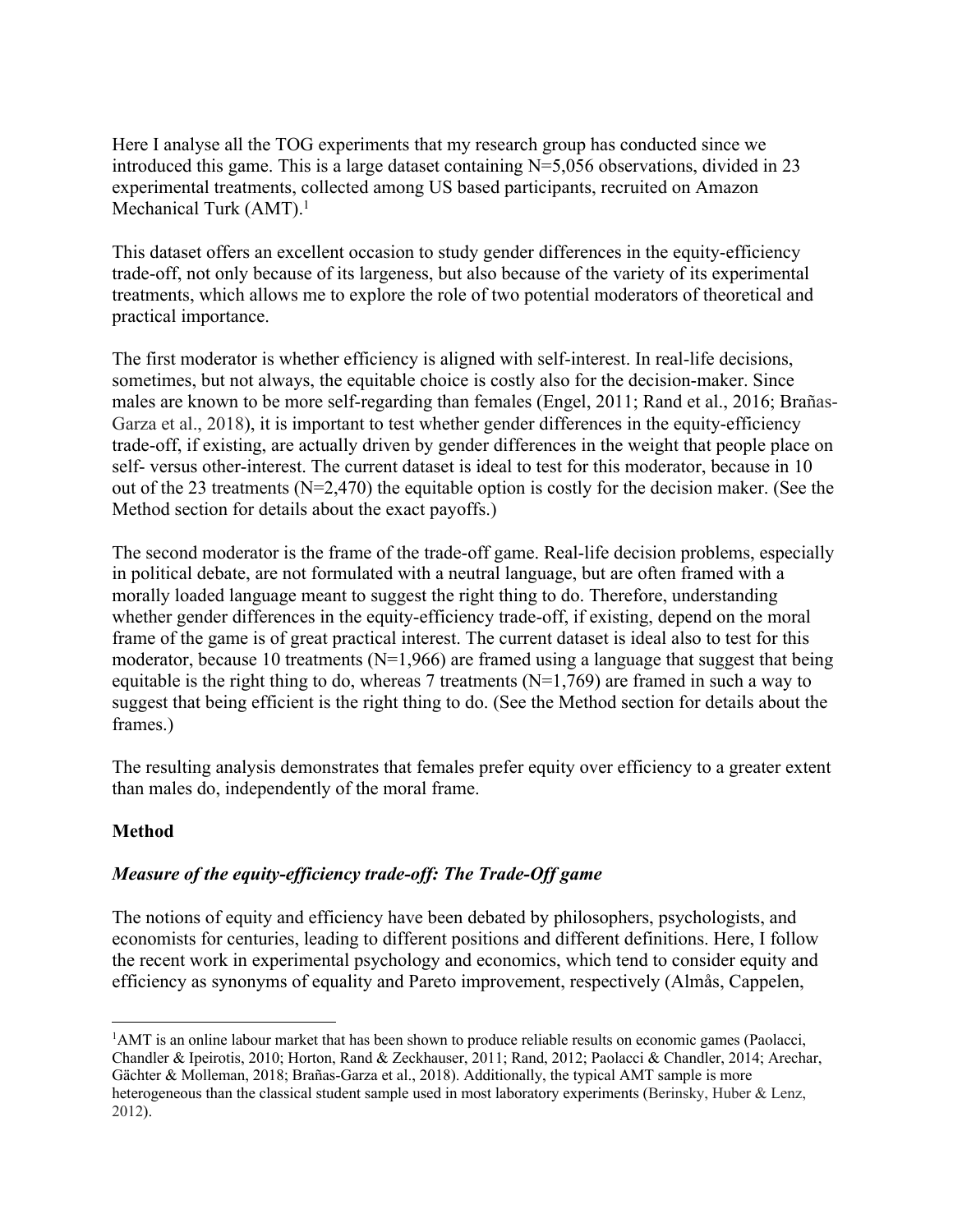Sørensen & Tungodden, 2010; Fehr, Glätze-Rützler & Sutter, 2013; Martinsson, Nordblom, Rützler & Sutter, 2011; Meuwese, Crone, de Rooij & Güroğlu, 2015). These works adopt, as a measure of the equity-efficiency trade-off, distribution games such that one decision-maker has to unilaterally choose between two allocations of money: one equalises the payoff of all the participants involved in the interaction; the other one is a Pareto improvement such that all participants are better off than in the equitable distribution, but they receive different payoffs. Along these lines, as a measure of the equity-efficiency trade-off, I adopt the Trade-Off Game (TOG; Capraro & Rand, 2018; Tappin & Capraro, 2018). In the TOG, one decision-maker has to unilaterally choose between two allocations of money that affect the decision-maker itself and two other players. One allocation equalises the payoff of the three players; the other allocation is a Pareto improvement. The other two players have no active role and they are only paid according to the decision-maker choice.

## *The dataset*

I analyse N=5,056 US based participants recruited on AMT (females =  $43.3\%$ ; mean age =  $34.11$ , sd = 11.32). All these participants played the TOG. The details of the experiments depended on the particular treatment. The dataset contains 23 treatments, which can be classified in five main (non-exclusive) groups.

#### *Trade-Off Game in which efficiency and self-interest are aligned (10 treatments, N=2,469)*

The equitable allocation is [13 13 13], that is, each player receives \$0.13; the efficient allocation is [15 23 13], that is, the decision maker receives \$0.15, Player B receives \$0.23, and Player C receives \$0.13.

*Trade-Off Game without the previous "selfish confound" (13 treatments, N=2,605)*

The equitable allocation is [13 13 13]; the efficient allocation is [13 23 13].

## *Trade-Off game with comprehension questions (9 treatments, N=1,666)*

Participants are asked two comprehension questions: (i) "What choice should you make if you want all players involved to get the same payoff?" (ii) "What choice should you make if you want to maximize the total group payoff (i.e., the sum of your bonus plus the bonuses of Players A and B)?" In the TOGs with comprehension questions, I include in the analysis only participants who responded to both comprehension questions correctly.

## *Trade-Off game in the "equitable frame" (10 treatments, N=1,966)*

The equitable option is presented with a positively loaded language and/or the efficient option is presented with a negatively loaded language. The frames have been implemented in several different ways depending on the study. For example, Capraro and Rand's (2018) Study 1 labels the equitable choice as the "nice" choice and the efficient choice as the "non nice" choice. Capraro and Rand's (2018) Study 3 labels the equitable choice as "the more fair choice" and the efficient choice as the "less fair" choice. Tappin and Capraro (2018) labels the equitable option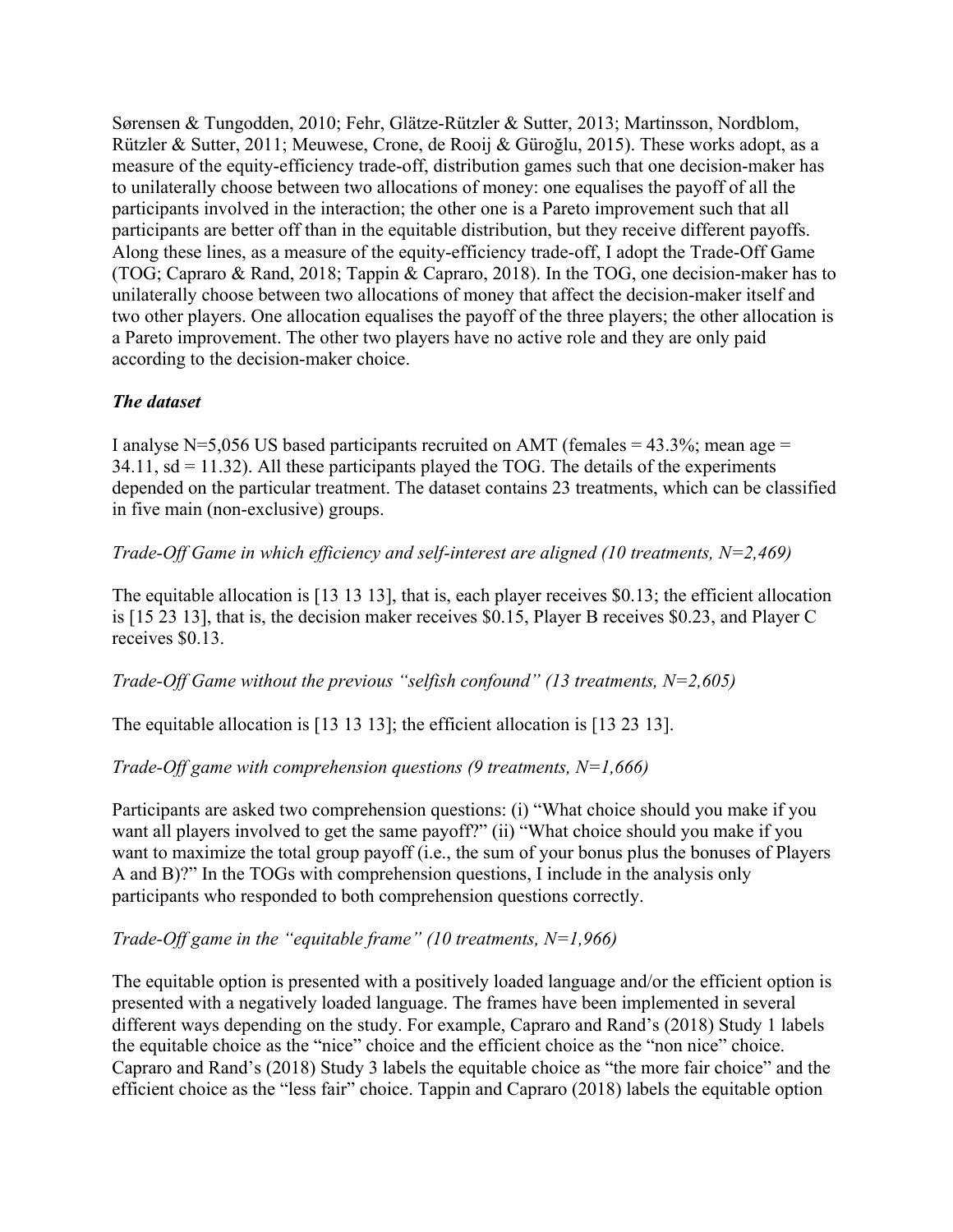as the "fair" choice and the efficient choice as "Option 2". In the same study, another treatment labels the equitable option as "Option 1" and the efficient option as "unfair". All these manipulations had the effect of making participants more likely to choose the equitable allocation. Effect sizes were independent of the particular manipulation being used. Moreover, Capraro and Rand's (2018) Study 4 shows that this labelling technique has the effect of changing participants' perception of what is the morally right thing to do.

## *Trade-Off game in the "efficient frame" (7 treatments, N=1,769)*

The efficient option is presented with a positively loaded language and/or the equitable option is presented with a negatively loaded language. The frames have been implemented in several different ways, depending on the study. For example, Capraro and Rand's (2018) Study 1 labels the efficient choice as the "nice" choice and the equitable choice as the "non nice" choice. Capraro and Rand's (2018) Study 3 labels the efficient choice as the "more generous" choice and the equitable choice as the "less generous" choice. Tappin and Capraro (2018) labels the efficient option as the "generous" choice and the equitable choice as "Option 2". In the same study, another treatment labels the efficient option as "Option 1" and the equitable option as "ungenerous". All these techniques had the effect of making participants more likely to choose the efficient allocation. Effect sizes were independent of the particular manipulation being used. Moreover, Capraro and Rand's (2018) Study 4 shows that this labelling technique has the effect of changing participants' perception of what is the morally right thing to do.

*Trade-Off game in the "neutral frame" (6 treatments, N=1,318)*

One option is called "Option 1", the other one is called "Option 2".

# *Variables*

I define two individual-level variables: *equal\_choice* is a dummy variable that is equal to 1 if the corresponding individual chooses the equitable option in the TOG; *female* is a self-explanatory dummy variable. Through these variables, I build the key treatment-level variables needed for the meta-analysis: for each treatment, *coeff* and *error* represent, respectively, the coefficient and the standard error of logit regression predicting *equal\_choice* as a function of *female*. Apart from these two, there are three more treatment-level variables: *efficient\_selfish* is a dummy variable equal to 1 if, in the corresponding treatment, the efficient choice maximises the payoff of the decision-maker; *comprehension* is a dummy variable equal to 1 if the corresponding treatment contains comprehension questions; *frame* is a categorical variable equal to 1 if the corresponding treatment is framed such that the efficient choice is presented as being the morally right thing to do, equal to -1 if the corresponding treatment is framed such that the equitable choice is presented as being the morally right thing to do, and equal to 0 if the corresponding treatment is neutrally framed.

# **Results**

As a first step of the analysis, I look at the overall effect of *female* on *equal\_choice*. To do so, I conduct random-effect meta-analysis using the Stata command: *metan coeff error, random*. The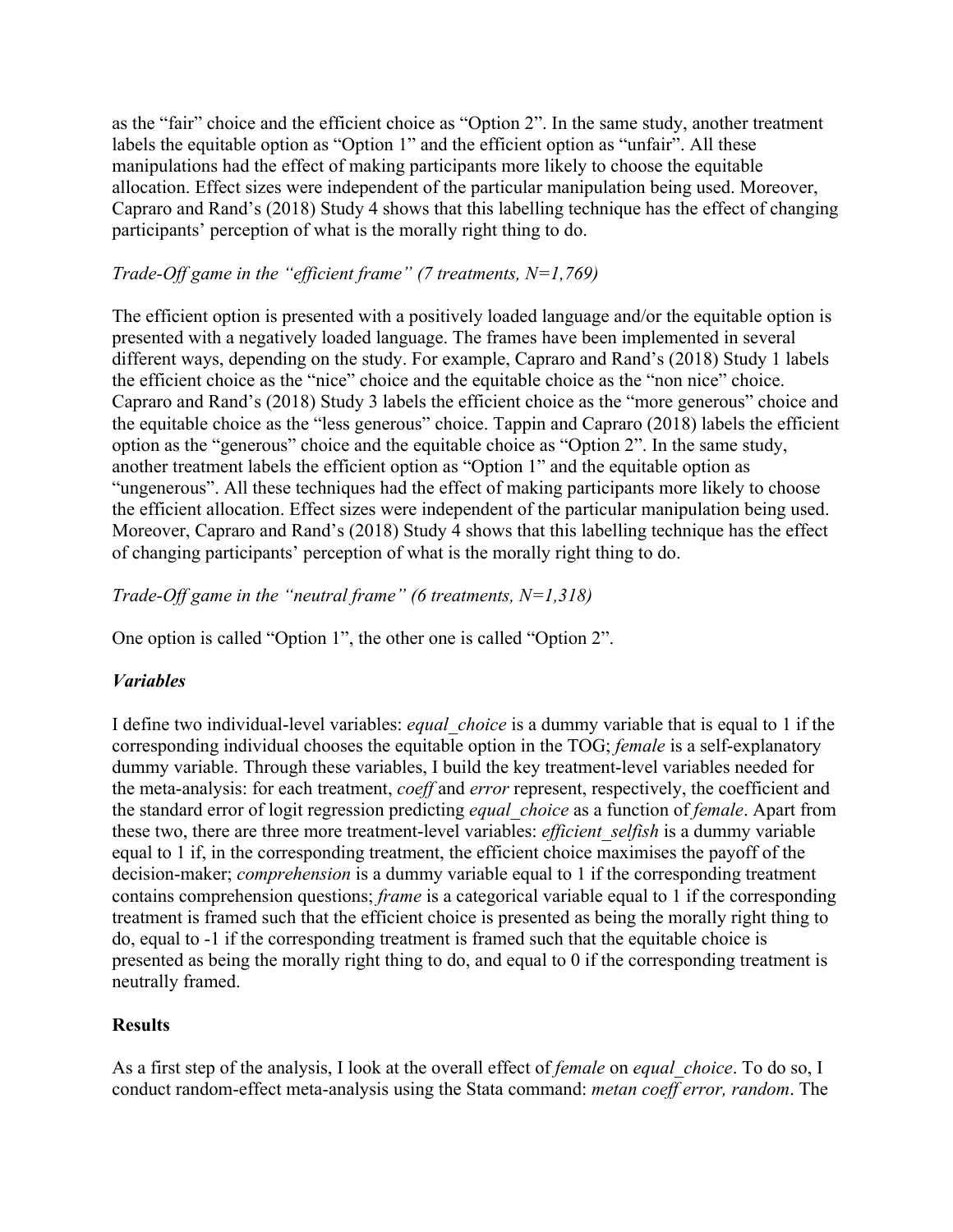results, shown in Figure 1, clearly show a significant overall effect such that females prefer equity over efficiency to a greater extent than males do (effect size  $= 0.314$ , 95% CI = [0.142, 0.487],  $Z=3.58$ ,  $p < 0.001$ ). There is also significant evidence of heterogeneity across studies in the true size of this effect (heterogeneity chi-squared =  $37.30$ ,  $p = 0.022$ , variation in effect size attributable to heterogeneity =  $41\%$ ).



*Figure 1. Forest plot of random-effect meta-analysis of the effect of gender on Trade-Off game choice. Females are significantly more likely than males to choose the equitable allocation of money in the TOG.* 

Next, I test whether these gender differences are robust after controlling for two potential confounds. The first possible source of confound is that, in some of the treatments, the efficient option is aligned with the payoff-maximising option. Since previous meta-analyses using the dictator game found that males are more self-interested than females (Engel, 2011; Rand et al., 2016; Brañas-Garza et al., 2018), it is in principle possible that gender differences in TOG choices are entirely driven by males being more self-regarding than females. To exclude this, I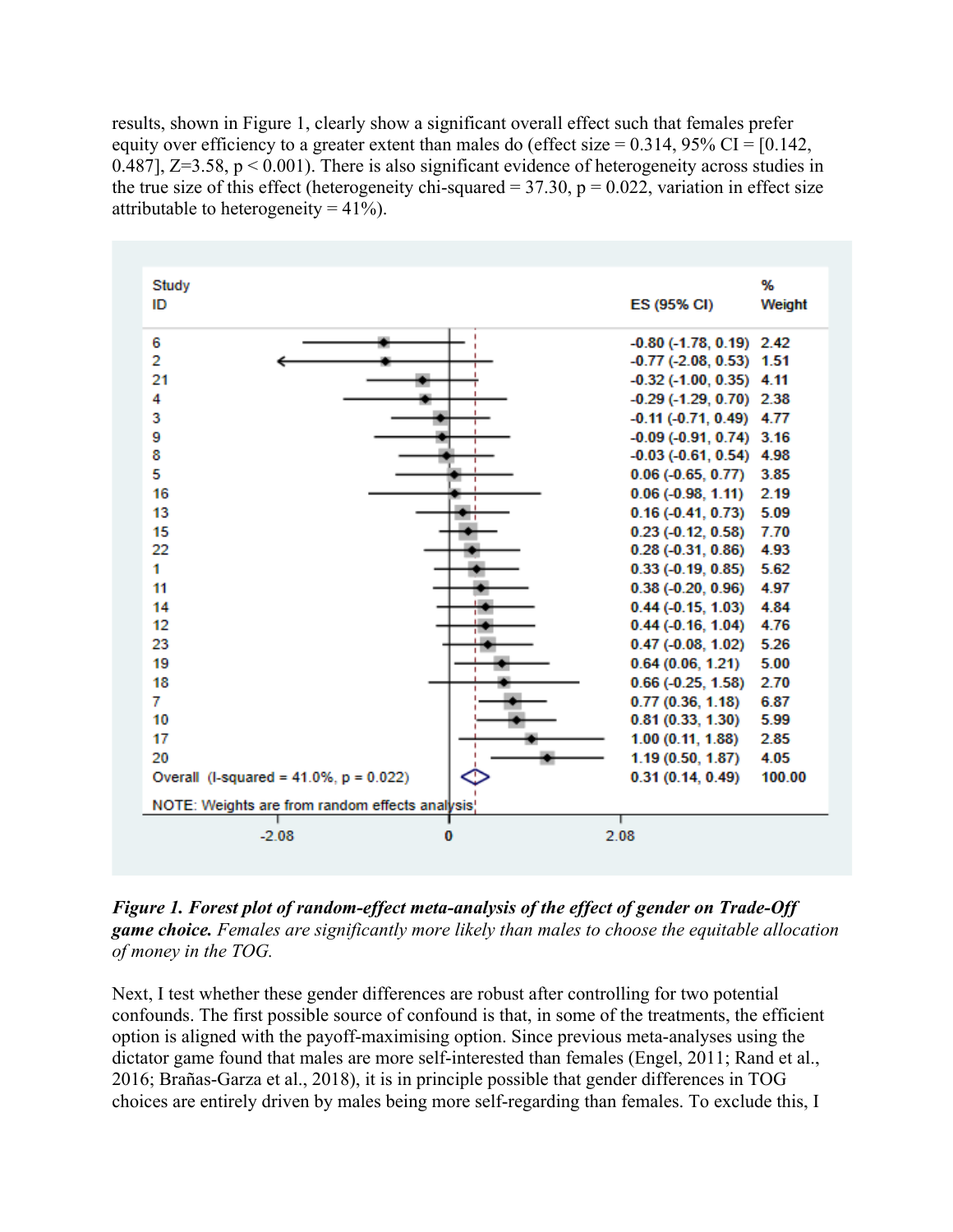use meta-regression to test for the influence of the variable *efficient\_selfish* on *coeff* – Stata command: *metareg coeff efficient\_selfish, wsse(error)*. The results show that *efficient\_selfish* does not significantly affect the size of the gender effect (coeff= $-0.236$ , p= $0.212$ ). This suggests that gender differences in the TOG choices are not driven by the selfish confound. If anything, the overall effect of gender is actually numerically *lower* in the TOGs in which efficiency and self-interest are aligned (overall effect size  $= 0.28$ ), compared to when they are not (overall effect  $size = 0.39$ ).

The second potential source of confound is comprehension. Since some of the TOG treatments contain comprehension questions while others do not, it is crucial to make sure that gender differences in TOG choices are not driven by participants not comprehending the decision problem. To this end, I use the Stata command: *metareg coeff comprehension, wsse(error)*. The results show that comprehension does not significantly impact the size of the gender effect (p=0.285). If anything, the overall effect of gender is actually numerically *higher* in the TOGs with comprehension questions (overall effect size  $= 0.40$ ), compared to those without comprehension questions (overall effect size  $= 0.30$ ).

I now move to the moderating role of framing the TOG using loaded language in such a way to suggest that one option is morally better than the other one. The forest plot in Figure 2, generated through the Stata command *metan coeff error, by(frame) label(namevar=treatment)*, shows that the gender effect in TOG choices is numerically higher in the equitable frame (overall effect size  $= 0.46$ ), compared to the neutral frame (overall effect size  $= 0.28$ ), and the efficient frame (overall effect size  $= 0.22$ ). However, the fact that the between groups heterogeneity is not significant (p=0.287) suggests that the gender effect in TOG choices does not significantly differ across TOG frames. This suggestion is confirmed by meta-regression exploring the moderating effect of *frame* on the effect size (Stata command: *metareg coeff frame, wsse(error)*; p=0.207).

Looking at gender differences in TOG choices within each frame, *metan coeff error if(frame==1)* demonstrates that, in the efficient frame, the overall gender effect is marginally significant (overall effect size =  $0.224$ , 95% CI =  $[-0.027, 0.475]$ ,  $Z=1.75$ , p= $0.081$ ). Similar Stata commands find that there is a significant overall gender effect on TOG choices both in the neutral frame (overall effect size =  $0.283$ ,  $95\%$  CI =  $[0.058, 0.507]$ ), Z=2.47, p=0.014) and in the equitable frame (overall effect size =  $0.458$ ,  $95\%$  CI = [ $0.264$ , $0.652$ ]), Z=4.64, p<0.001).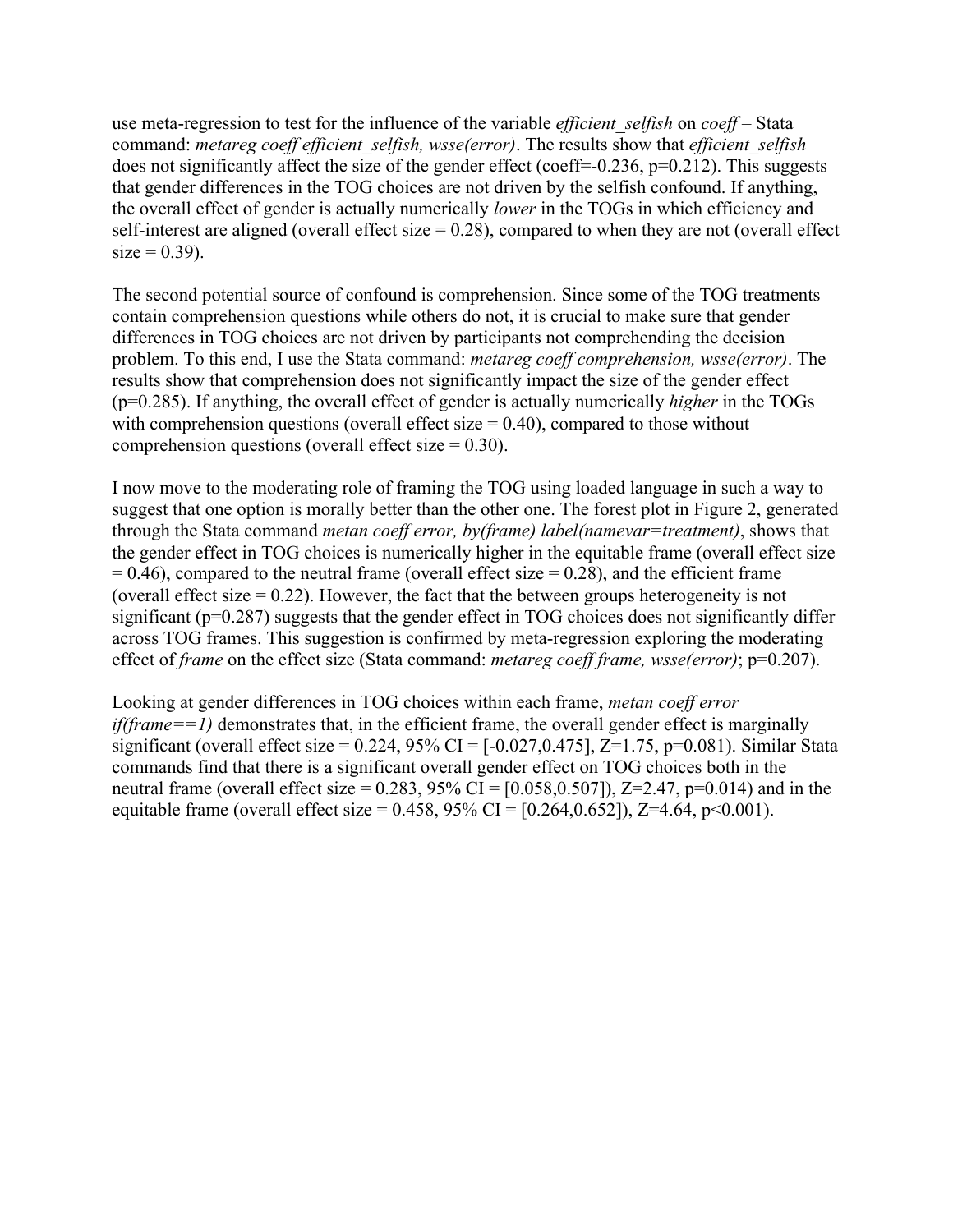

*Figure 2. Forest plot of random-effect meta-analysis of the effect of gender on Trade-Off game choice across frames. Gender differences in TOG choices do not significantly depend on the TOG frame.* 

#### **Discussion**

To summarise, I reported the largest-to-date analysis of gender differences in the equityefficiency trade-off:  $N=5,056$  observations collected among US based Turkers using the Trade-Off game as a measure of the equity-efficiency trade-off (Capraro & Rand, 2018; Tappin & Capraro, 2018). The analysis provides evidence that females prefer equity over efficiency to a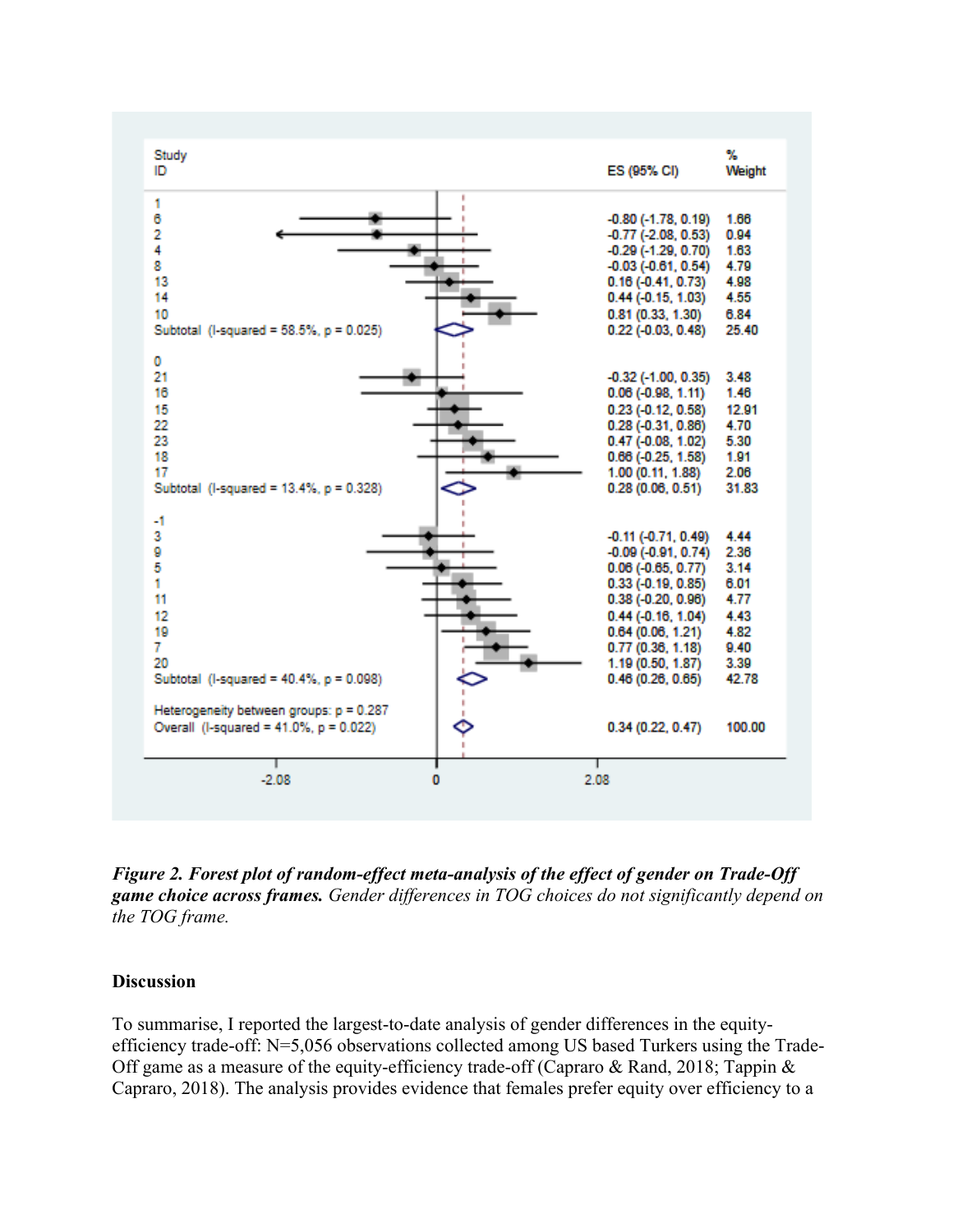greater extent than males do. Importantly, the effect is not driven by situations in which efficiency is aligned with self-interest. Furthermore, the effect is relatively stable across moral frames: presenting either the equitable or the efficient option as being the morally right thing to do does not significantly changes gender differences in the equity-efficiency trade-off.

Previous work on gender differences in the equity-efficiency trade-off focused on the development of preferences for equity and efficiency from childhood to adolescence. Interestingly, two studies found that, while little girls and little boys of age  $\leq 8$  tend to display similar preferences for equity, the evolution of efficiency preferences appears later in development and seem to be stronger for boys than for girls (Almås et al, 2010; Meuwese et al, 2015). This suggests that adult males might end up having different equity-efficiency trade-off than adult females. However, studies on adults provided only weak and inconclusive evidence of this prediction. Andreoni and Vesterlund (2001) found that males donate more than females when the benefit created by altruistic action is greater than its cost, and thus the altruistic action maximises efficiency. However, this study does not explicitly pit equity against efficiency, and therefore it is difficult to say whether gender differences in altruistic behaviour are actually driven by gender differences in the equity-efficiency trade-off. Fehr et al (2006) found that females are more egalitarian than males in situations in which they have to choose between three choices, one that maximises efficiency, one that minimises inequity, and one that maximises the payoff of the worse-off player. However, also this study does not explicitly pit equity against efficiency. Durante et al (2014) instead pitted equity versus efficiency and, in their baseline treatment, found only a slight non-significant trend according to which females are more equitable than males by 4 percentage points. The current work adds to this line of literature by demonstrating, in a large dataset of over five thousand observations, that females prefer equity over efficiency to a greater extent than males do. It is worth noticing that, in the neutral treatment, the effect I find corresponds to 7 percentage points, which is numerically very similar to the effect found by Durante et al (2014). Therefore, the fact that Durante et al (2014) found only a non-significant trend was probably due to their small sample size, which limited their ability to detect relatively small effect sizes. In fact, another strength of the current work is the large sample size, which consents to detect small effect sizes and to minimise the presence of false positives. This is also a valuable point, especially in light of the current Replicability Crisis (Open Science Collaboration, 2015; Camerer et al., 2018).

Related to the current study is also the literature on gender differences in moral judgments in hypothetical moral dilemmas. Previous research suggests that females are more averse than males to physically harm one person for the greater good (Fumagalli et al, 2010; Friesdorf et al, 2015; Capraro & Sippel, 2017). Although related, the current study differs from this line of research in two main dimensions: first, it involves no physical harm (and no economic harm); second, it regards actual behaviour and not moral judgments in hypothetical dilemmas.

This work has, nevertheless, several limitations. The first one is that the dataset does not contain observations in which equity benefits the decision-maker. Since males are known to be more self-regarding than females (Engel, 2011; Rand et al., 2016; Brañas-Garza et al., 2018), the obvious prediction is that gender differences in the equity-efficiency trade-off would decrease, and perhaps even reverse, if equity becomes beneficial for the decision-maker. Future work could test this hypothesis. Similarly, a second limitation is that the dataset does not contain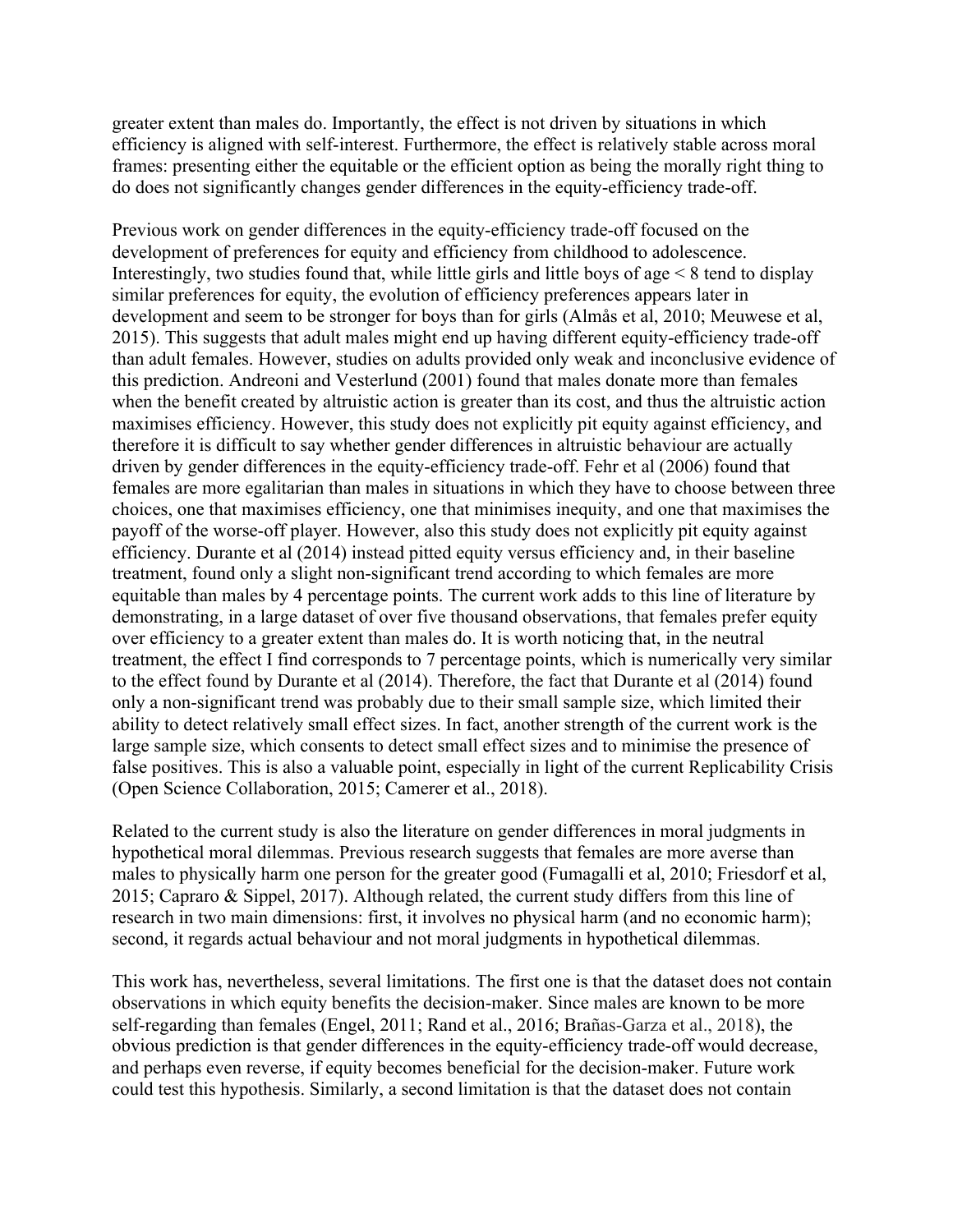observations in which efficiency harms one of the players involved in the interaction. Exploring gender differences in this situation would be an important extension, because, in reality, efficiency often harms worse-off players. Previous research suggests that females are more averse than males to physically harm one person for the greater good (Fumagalli et al, 2010; Friesdorf et al, 2015; Capraro & Sippel, 2017). Although it is not obvious that gender differences in physical harm map onto gender differences in economic harm, this might suggest that, in case efficiency harms one of the players, gender differences in the equity-efficiency trade-off might increase. Future research could test this prediction. The third limitation regards the stakes of the TOG, which, in all the treatments, are relatively small. Previous work suggests that stakes have no effect on people's behaviour in a number of economic games involving pro-sociality, at least when stakes are not too high (Forsythe et al., 1994; Carpenter, Verhoogen, & Burks, 2005; Johansson-Stenman, Mahmud, & Martinsson, 2005; Brañas-Garza et al., 2018; Larney, Rotella, & Barclay, 2019); other studies have indeed found evidence that pro-sociality decreases at very high stakes (Carpenter et al., 2005; Andersen, Ertaç, Gneezy, Hoffman, & List, 2011). To the best of my knowledge, there have been no studies exploring the stake effect on the equityefficiency trade-off. Testing whether this trade-off varies as a function of the stakes and, if it does so, testing how this variation interacts with gender is an interesting direction for future research. The fourth limitation is that this dataset does not allow to answer the question of why females prefer equity over efficiency to a greater extent than males do. At this stage of research, I can only speculate. An influential line of literature suggests that gender differences in behaviour are partly due to the different roles that males and females tend to occupy in society (Eagly, 1987; Eagly & Wood, 1999). Along these lines, one potential explanation for the current findings is that, from childhood to adolescent, females and males start differentiating their social roles, with females going to cover, on average, roles involving resource distributions, while males going to cover, on average, roles involving the creation of resources. With such a role division, it would be optimal to create resources efficiently (in order to maximise the total resource to be distributed) and then divide them equitably (in order to minimise within-group conflicts). This logic could explain why adult males and females tend to display, on average, different preferences for resource distribution. Exploring this and potentially other explanations is an important avenue for future research.

In sum, this work shows that females, on average, prefer equity over efficiency to a greater extent than males do. Future work should explore the causes and the boundaries of this effect.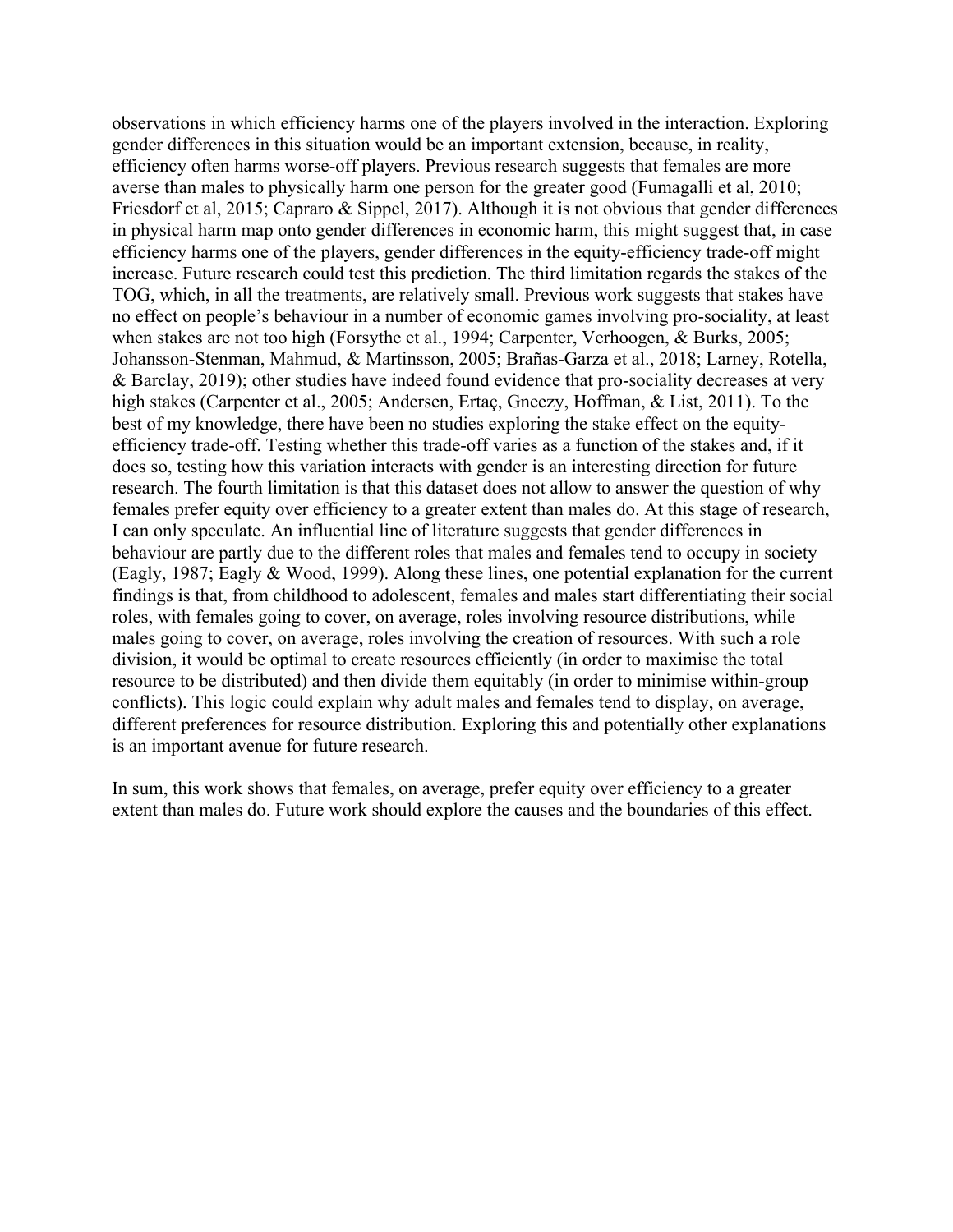#### **References**

- Abeler, J., Nosenzo, D., & Raymond, C. (in press). Preferences for truth-telling. *Econometrica.*
- Almås, I., Cappelen, A. W., Sørensen, E. Ø., & Tungodden, B. (2010). Fairness and the development of inequality acceptance. *Science, 328*, 1176-1178.
- Amir, O., Rand, D. G., & Gal, Y. K. (2012) Economic games on the Internet: The effect of \$1 stakes. *PLoS ONE, 7*, e31461.
- Andersen, S., Ertaç, S., Gneezy, U., Hoffman, M., & List, J. A. (2011). Stakes matter in ultimatum games. *The American Economic Review*, *101*(7), 3427–39.
- Andreoni, J., & Vesterlund, L. (2001). Which is the fair sex? Gender differences in altruism. *The Quarterly Journal of Economics, 116*, 293-312.
- Arechar, A. A., Gächter, S., & Molleman, L. (2018). Conducting interactive experiments online. *Experimental Economics, 21*, 99–131.
- Berinsky, A. J., Huber, G. A., & Lenz, G. S. (2012). Evaluating online labor markets for experimental research: Amazon. com's Mechanical Turk. *Political Analysis* **20**, 351-368 (2012).
- Blake, P. R., & McAuliffe, K. (2011). "I had so much it didn't seem fair": Eight-year-olds reject two forms of inequity. *Cognition, 120*, 215-224.
- Brañas-Garza, P., Capraro, V., & Rascón-Ramírez, E. (2018). Gender differences in altruism on Mechanical Turk: Expectations and actual behavior. *Economics Letters, 170*, 19-23.
- Byrnes, J. P., Miller, D. C., Schafer, W. D. (1999). Gender differences in risk taking: A metaanalysis. *Psychological Bulletin, 125*, 367-383.
- Camerer, C., et al. (2018). Evaluating the replicability of social science experiments in Nature and Science between 2010 and 2015. *Nature Human Behaviour, 2*, 637-644.
- Capraro, V. (2018). Gender differences in lying in sender-receiver games: A meta-analysis. *Judgment and Decision Making, 13*, 345-355.
- Capraro, V., Smyth, C., Mylona, K., & Niblo, G. A. (2014). Benevolent characteristics promote cooperative behaviour among humans. *PLoS ONE, 9*, e102881.
- Capraro, V., & Rand, D. G. (2018). Do the right thing: Experimental evidence that preferences for moral behavior, rather than equity or efficiency per se, drive human prosociality. *Judgment and Decision Making, 13*, 99-111.
- Capraro, V., & Sippel, J. (2017). Gender differences in moral judgment and the evaluation of gender-specified moral agents. *Cognitive Processing, 4*, 399-405.
- Carpenter, J., Verhoogen, E., & Burks, S. (2005). The effect of stakes in distribution experiments. *Economics Letters*, *86*, 393–398.
- Charness, G., & Rabin, G. (2002). Understanding social preferences with simple tests. *Quarterly Journal of Economics, 117*, 817-869.
- Charness, G., & Gneezy, U. (2012) Strong evidence for gender differences in risk taking. *Journal of Economic Behavior and Organization, 83*, 50-58.
- Croson, R., & Gneezy, U. (2009). Gender differences in preferences. *Journal of Economic Literature, 47*, 448-474.
- Durante, R., Putternam, L., & Van der Weele, J. (2014). Preferences for redistribution and perception of fairness: An experimental study. *Journal of the European Economic Association, 12*, 1059-1086.
- Eagly, A. H. (1987). *Gender differences in social behavior: A social role interpretation.*  Mahwah, New Jersey: L. Erlbaum Associates.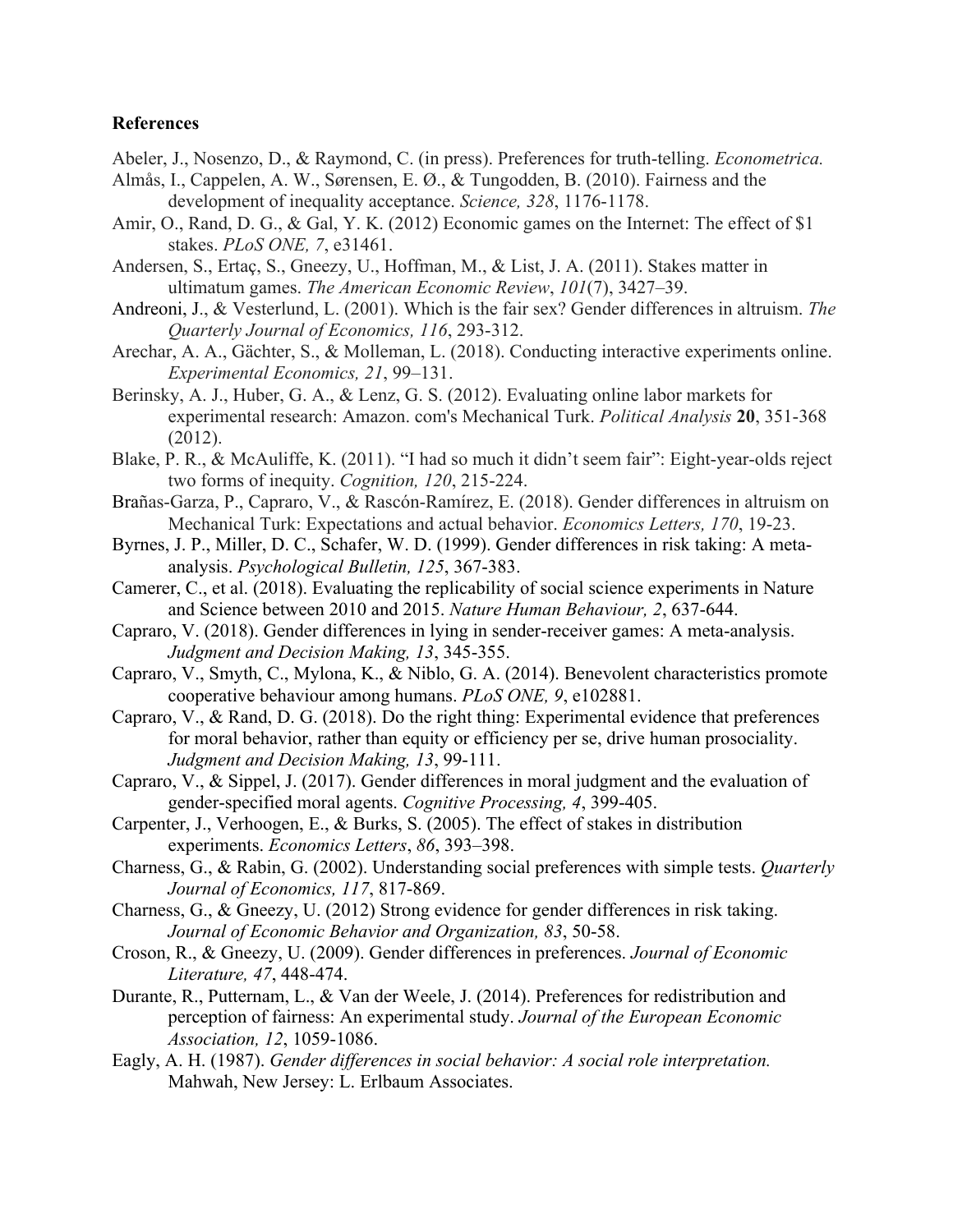- Eagly, A. H., & Wood, W. (1999). The origins of gender differences in human behavior: Evolved dispositions versus social roles. *American Psychologist, 54*, 408-423.
- Engel, C. (2011). Dictator games: a meta study. *Experimental Economics, 14*, 583-610.
- Engelmann, D., & Strobel, M. (2004). Inequality aversion, efficiency, and maximin preferences in simple distribution experiments. *The American Economic Review, 94*, 857-869.
- Fehr, E., Glätzle-Rützler, D., & Sutter, M. (2013). The development of egalitarianism, altruism, spite and parochialism in childhood and adolescence. *European Economic Review, 64*, 369-383.
- Fehr, E., Naef, M., & Schmidt, K. M. (2006). Inequality aversion, efficiency, and maximin preferences in simple distribution experiments: Comment. *The American Economic Review, 96*, 1912-1917.
- Forsythe, R., Horowitz, J. L., Savin, N. E., & Sefton, M. (1994). Fairness in simple bargaining experiments. *Games and Economic behavior*, *6*, 347–369.
- Friesdorf, R., Conway, P., & Gawronski, B. (2015). Gender differences in responses to moral dilemmas: A process dissociation analysis. *Personality and Social Psychology Bulletin, 41*, 696-713.
- Fumagalli, M., Ferrucci, R., Mameli, F., Marcegaglia, S., Mrakic-Sposta, S., Zago, S., … Priori, A. (2010). Gender-related differences in moral judgments. *Cognitive Processing, 11*, 219-226,
- Gerlach, P., Teodorescu, K., & Hertwig, R. (2019). The truth about lies: A meta-analysis on dishonest behavior. *Psychological Bulletin, 145*, 1-44.
- Gneezy, U., Leonard, K. L., & List, J. A. (2009) Gender differences in competition: Evidence form a matrilineal and a patriarchal society. *Econometrica, 77*, 1637-1664.
- Gneezy, U., Niederle, M., & Rustichini, A. (2003). Performance in competitive environments: Gender differences. *Quarterly Journal of Economics, 118*, 1049-1074.
- Horton, J. J., Rand, D. G., & Zeckhauser, R. J. (2011). The online laboratory: Conducting experiments in a real labor market. *Experimental Economics*, *14*, 399–425.
- Hsu, M., Anen, C., & Quartz, S. R. (2008). The Right and the Good: Distributive justice and the neural encoding of equity and efficiency. *Science, 320*, 1092-1095.
- Johansson-Stenman, O., Mahmud, M., & Martinsson, P. (2005). Does stake size matter in trust games? *Economics Letters*, *88*, 365–369.
- Larney, A., Rotella, A., & Barclay, P. (2019). Stake size effects in ultimatum game and dictator game offers: A meta-analysis. *Organizational Behavior and Human Decision Processes*, *151*, 61–72.
- Martinsson, P., Nordblom, K., Rützler, D., & Sutter, M. (2011). Social prefenreces during childhood and the role of gender and age – An experiment in Austria and Sweden. *Economics Letters, 110*, 248-251.
- Meuwese, R., Crone, E. A., de Rooij, M., Güroğlu. (2015) Development of equity preferences in boys and girls across adolescence. *Child Development, 86*, 145-158.
- Niederle, M., & Vesterlund, L. (2007). Do women shy away from competition? Do men compete too much? *The Quarterly Journal of Economics, 122*, 1067-1101.
- Okun, A. M. (2015). *Equality and efficiency: The big tradeoff*. Brookings Institution Press.
- Open Science Collaboration. (2015). Estimating the reproducibility of psychological science. *Science, 349*, aac4716.
- Paolacci, G., & Chandler, J. (2014). Inside the Turk: Understanding Mechanical Turk as a participant pool. *Current Directions in Psychological Science, 23*, 184-188.